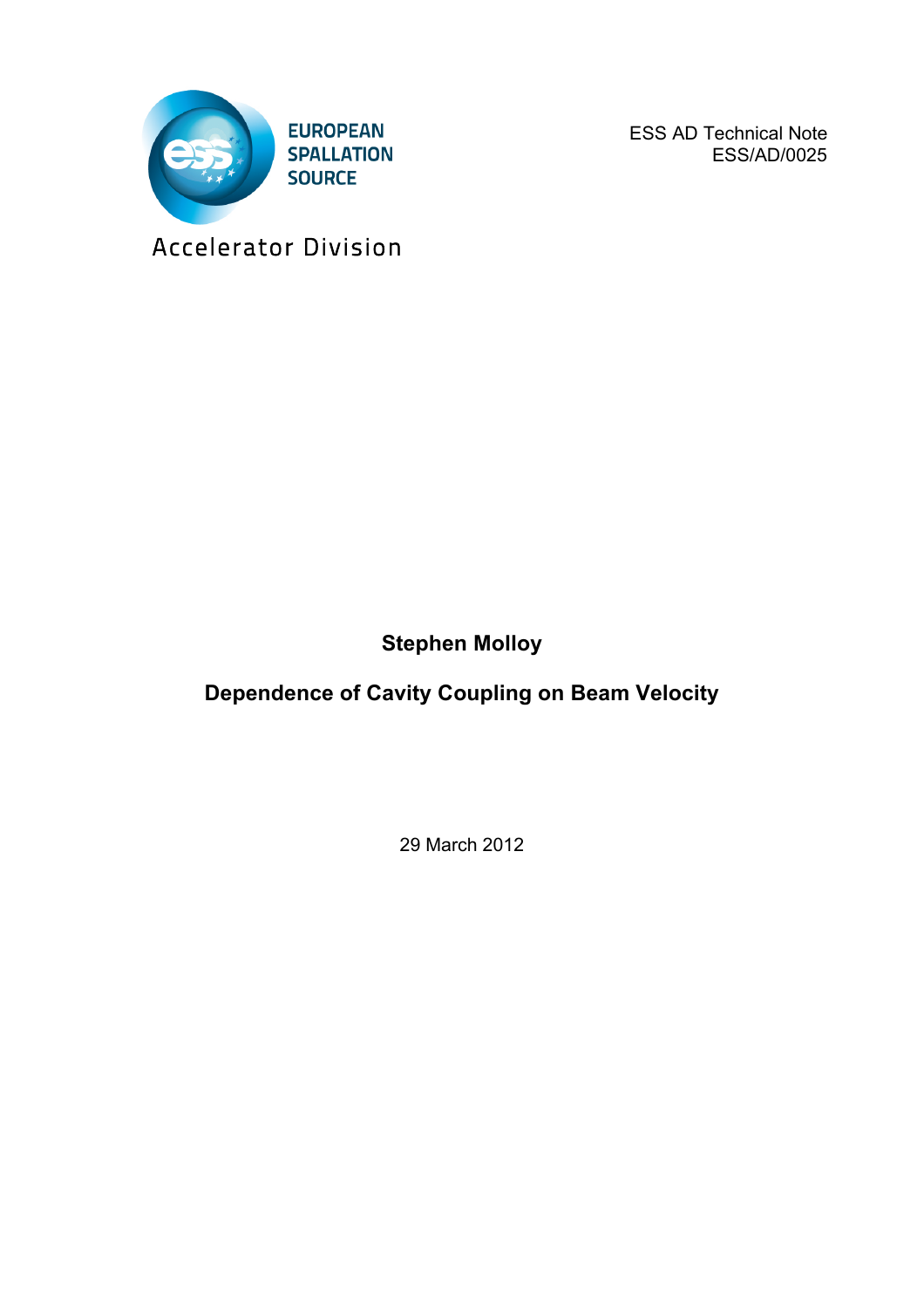# Dependence of cavity coupling on beam velocity

Stephen Molloy

March 29, 2012

#### Abstract

The coupling of a charged particle to the accelerating field in a cavity depends on the velocity of the particle, and the velocity for which the cavity has been designed. This note derives the functional form of this dependence for a wide range of accelerating cavities.

### 1 Introduction

The coupling, *R/Q*, of a charged particle to the accelerating field present in a cavity is dependent on the particle velocity,  $v = \beta c$ , as well as the spatial and temporal variation of the accelerating field.

### 2 Observed voltage

The total field "observed" by the particle will be equivalent to the integral of the field along the axis of the cavity, where the phase of the field is allowed to change in a way that matches the particle velocity.

$$
V = E_1 \int_{-\frac{L}{2}}^{\frac{L}{2}} \cos\left(\frac{\omega}{\beta_0 c}z\right) \cos\left(\omega t\right) dz \tag{1}
$$

$$
V = E_1 \int_{-\frac{L}{2}}^{\frac{L}{2}} \cos\left(\frac{\omega}{\beta_0 c}z\right) \cos\left(\frac{\omega}{\beta c}z\right) dz
$$
 (2)

Thus the total voltage, *V*, observed by the particle depends on the field amplitude,  $E_1$ , the length,  $L$ , of the cavity, the angular frequency,  $\omega$ , of the accelerating field, as well as the particle velocity,  $v = \beta c$ , and the velocity,  $v_0 = \beta_0 c$ , for which the cavity has been optimised.

The first cosine in this integral is the spatial variation of the accelerating field, which has been constructed as a single harmonic. In typical accelerating structures, many harmonics will be present, but this situation will be examined later. For the moment, it will be assumed that the fundamental spatial frequency is the only non-zero component.

The second cosine supplies the phase change of the RF due to the finite time taken for the particle to move through the field.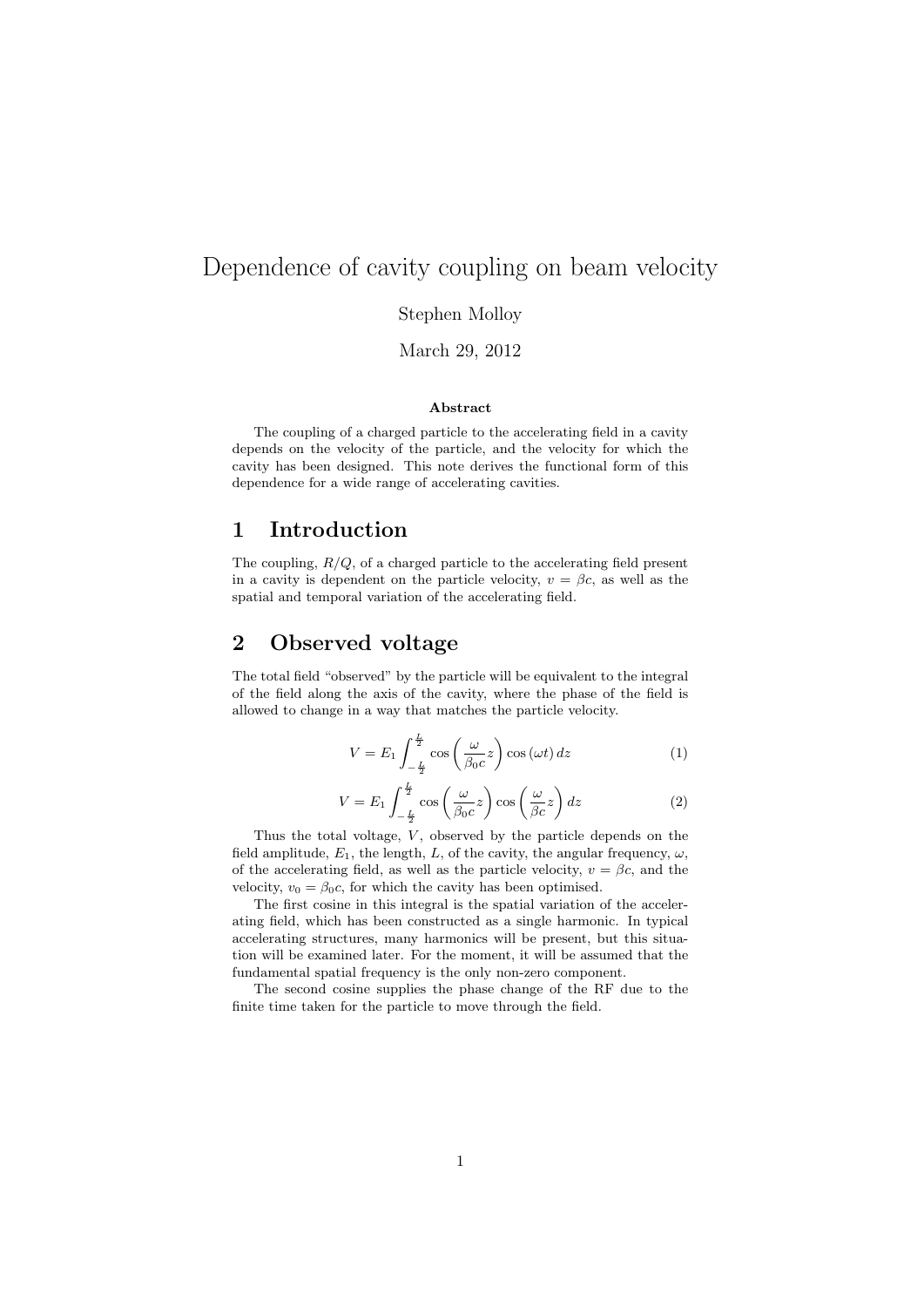## 3 Integrating by parts

The integral in equation 2 may be approached by integrating by parts to give the following:

$$
V = \left[ E_1 \frac{\beta c}{\omega} \cos \left( \frac{\omega}{\beta_0 c} z \right) \sin \left( \frac{\omega}{\beta c} z \right) \right]_{-\frac{L}{2}}^{\frac{L}{2}} +
$$
  

$$
\int_{-\frac{L}{2}}^{\frac{L}{2}} E_1 \frac{\beta c}{\omega} \sin \left( \frac{\omega}{\beta c} z \right) \frac{\omega}{\beta_0 c} \sin \left( \frac{\omega}{\beta_0 c} z \right) dz
$$
 (3)

The integral that appears on the right hand side of equation 3 may also subjected to integration by parts as follows:

$$
V = \left[ E_1 \frac{\beta c}{\omega} \cos \left( \frac{\omega}{\beta_0 c} z \right) \sin \left( \frac{\omega}{\beta c} z \right) \right]_{-\frac{L}{2}}^{\frac{L}{2}} -
$$

$$
\left[ E_1 \left( \frac{\beta c}{\omega} \right)^2 \left( \frac{\omega}{\beta_0 c} \right) \cos \left( \frac{\omega}{\beta c} z \right) \sin \left( \frac{\omega}{\beta_0 c} z \right) \right]_{-\frac{L}{2}}^{\frac{L}{2}} +
$$
(4)
$$
\int_{-\frac{L}{2}}^{\frac{L}{2}} E_1 \frac{\beta^2}{\beta_0^2} \cos \left( \frac{\omega}{\beta c} z \right) \cos \left( \frac{\omega}{\beta_0 c} z \right) dz
$$

Note that the integral that appears on the right hand side of equation 4 is identical to that in equation 2 scaled by a constant. Therefore, equation 2 may be solved by moving this integral to the left hand side of the equation, and dividing through by an appropriate constant.

$$
V = 2\frac{E_1}{k}\frac{\beta_0^2}{\beta_0^2 - \beta^2} \left(\beta \cos\left(\frac{\omega}{\beta_0 c}\frac{L}{2}\right) \sin\left(\frac{\omega}{\beta c}\frac{L}{2}\right) - \frac{\beta^2}{\beta_0 \cos\left(\frac{\omega}{\beta c}\frac{L}{2}\right) \sin\left(\frac{\omega}{\beta_0 c}\frac{L}{2}\right)}\right)
$$
(5)

Here the wavenumber,  $k = \omega/c$ . The fact that cosines are even functions, and sines are odd, has been used here to help simplify the result.

## 4 Cavity length

For a five–cell cavity designed for a particle velocity,  $v_0 = \beta_0 c$ , the total length of the cavity,  $L = \frac{5}{2}\beta_0 \lambda$ , where  $\lambda$  is the wavelength of the RF.

Thus the sines and cosines in equation 5 can be simplified as follows:

$$
\frac{\omega}{c}\frac{L}{2} = k\frac{5\beta_0\lambda}{4} = \frac{5\pi\beta_0}{2}
$$
 (6)

Equation 5 may then be reduced to:

$$
V = 2\frac{E_1}{k} \frac{\beta_0^2}{\beta_0^2 - \beta^2} \left( \beta \cos\left(\frac{5\pi}{2}\right) \sin\left(\frac{5\pi}{2}\frac{\beta_0}{\beta}\right) - \frac{\beta^2}{\beta_0} \cos\left(\frac{5\pi}{2}\frac{\beta_0}{\beta}\right) \sin\left(\frac{5\pi}{2}\right) \right)
$$
(7)

Notice that the cosine in the first term goes to zero, thus leaving the final result: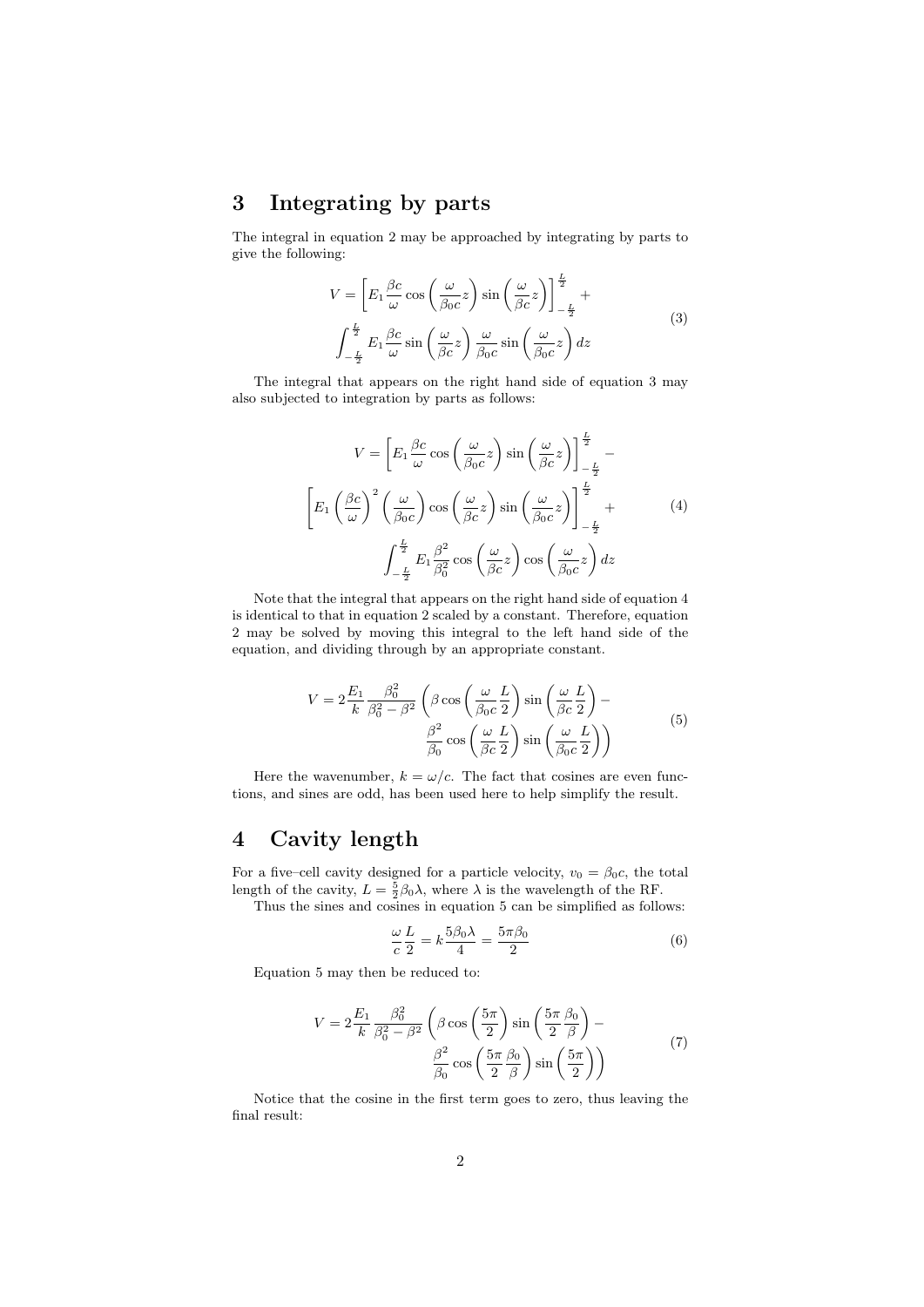$$
V = -2\beta_0 \frac{E_1}{k} \frac{\beta^2}{\beta_0^2 - \beta^2} \cos\left(\frac{\beta_0}{\beta} \frac{5\pi}{2}\right) \tag{8}
$$

#### 5 Discussion

In the case where a cavity is accelerating a particle whose velocity matches that of the cavity (i.e.  $\beta = \beta_0$ ) may seem problematic since the cosine term in equation 8 goes to zero, however note that the denominator,  $\beta_0^2 - \beta^2$ also goes to zero.

In this limit,

$$
V(\beta = \beta_0) = \frac{5\pi}{2} \beta_0 \frac{E_1}{k}
$$
 (9)

Also of interest are the zeros of the cosine on either side of the maximum, since these dictate the range of  $\beta$  for which the cavity will accelerate the beam. It can be seen from equation 8 that this range is:

$$
\frac{5}{7} < \frac{\beta}{\beta_0} < \frac{5}{3} \tag{10}
$$

## 6 Scaling of coupling for RF calculations

In calculating the required input power to a cavity, or the expected reflections from the input coupler during operation, it is important to remember that the coupling,  $R/Q$ , is normally given for the situation where  $\beta = \beta_0$ . Thus any calculations for a range of cavities should take the variation of the  $R/Q$  with  $\beta$  into account.

An additional function could be included in the calculations to apply the result from equation 8 into the analysis. In order to do this, it should be normalised by the  $V(\beta = \beta_0)$  value shown in equation 9.

$$
\left(\frac{R}{Q}\right)_{\beta} = \left(\frac{R}{Q}\right)_{\beta_0} \left[\frac{4}{5\pi} \frac{\beta^2}{\beta_0^2 - \beta^2} \cos\left(\frac{\beta_0}{\beta} \frac{5\pi}{2}\right)\right]^2 \tag{11}
$$

Notice that this equation contains the square of the normalised voltage from equation 8 due to the fact that the coupling, *R/Q*, is proportional to the square of the observed voltage, *V* .

Equation 11 has been plotted in figure 1 for a five-cell  $\beta_0=0.90$  cavity. Note that the fact that the optimal coupling lies at a higher  $\beta$  than  $\beta_0$ is a well known phenomena, and gives reassurance that the derivation presented so far is correct.

## 7 Differing number of cells

The result in equation 8 was for the case of a five-cell cavity, however it is also interesting to generalise this to the case of an arbitrary number, *N*, of cells.

In this case, the substitution given in equation 6 changes to:

$$
\frac{\omega}{c}\frac{L}{2} = k\frac{N\beta_0\lambda}{4} = \frac{N\pi\beta_0}{2}
$$
\n(12)

Equation 7 then becomes: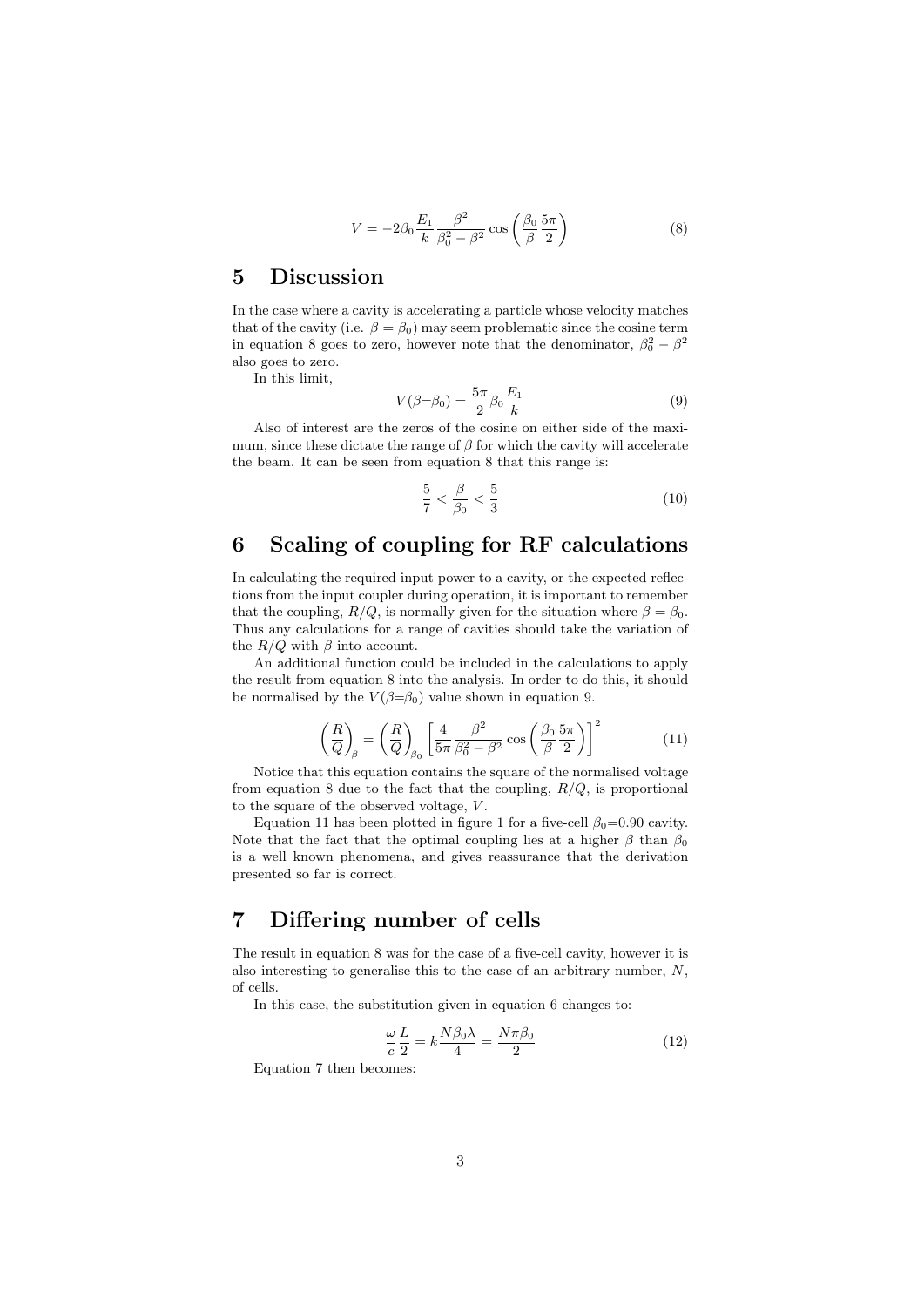

Figure 1:  $R/Q$  dependence on  $\beta$  for a  $\beta_0=0.90$  cavity.

$$
V = 2\frac{E_1}{k}\frac{\beta_0^2}{\beta_0^2 - \beta^2} \left(\beta \cos\left(\frac{N\pi}{2}\right) \sin\left(\frac{N\pi}{2}\frac{\beta_0}{\beta}\right) - \frac{\beta^2}{\beta_0} \cos\left(\frac{N\pi}{2}\frac{\beta_0}{\beta}\right) \sin\left(\frac{N\pi}{2}\right)\right)
$$
(13)

Equation 13 may be simplified in a way that depends on whether *N* is odd or even.

If  $N$  is odd, then the cosine in the first term vanishes.

$$
V = -2\beta_0 \frac{E_1}{k} \frac{\beta^2}{\beta_0^2 - \beta^2} \cos\left(\frac{N\pi}{2} \frac{\beta_0}{\beta}\right) \sin\left(\frac{N\pi}{2}\right) \tag{14}
$$

This result agrees with equation 8. In the limit of  $\beta = \beta_0$ ,

$$
V(\beta = \beta_0) = \frac{N\pi}{2} \beta_0 \frac{E_1}{k}
$$
 (15)

Note that the sine term from equation 14 no longer appears since it is multiplied by an identical term that appears through the use of l'Hopital's rule to evaluate the limit. Since this sine term can only equal *±*1, its square will always be equal to unity.

If *N* is even then the sine in the second term vanishes.

$$
V = 2\frac{E_1}{k}\frac{\beta\beta_0^2}{\beta_0^2 - \beta^2}\sin\left(\frac{N\pi}{2}\frac{\beta_0}{\beta}\right)\cos\left(\frac{N\pi}{2}\right) \tag{16}
$$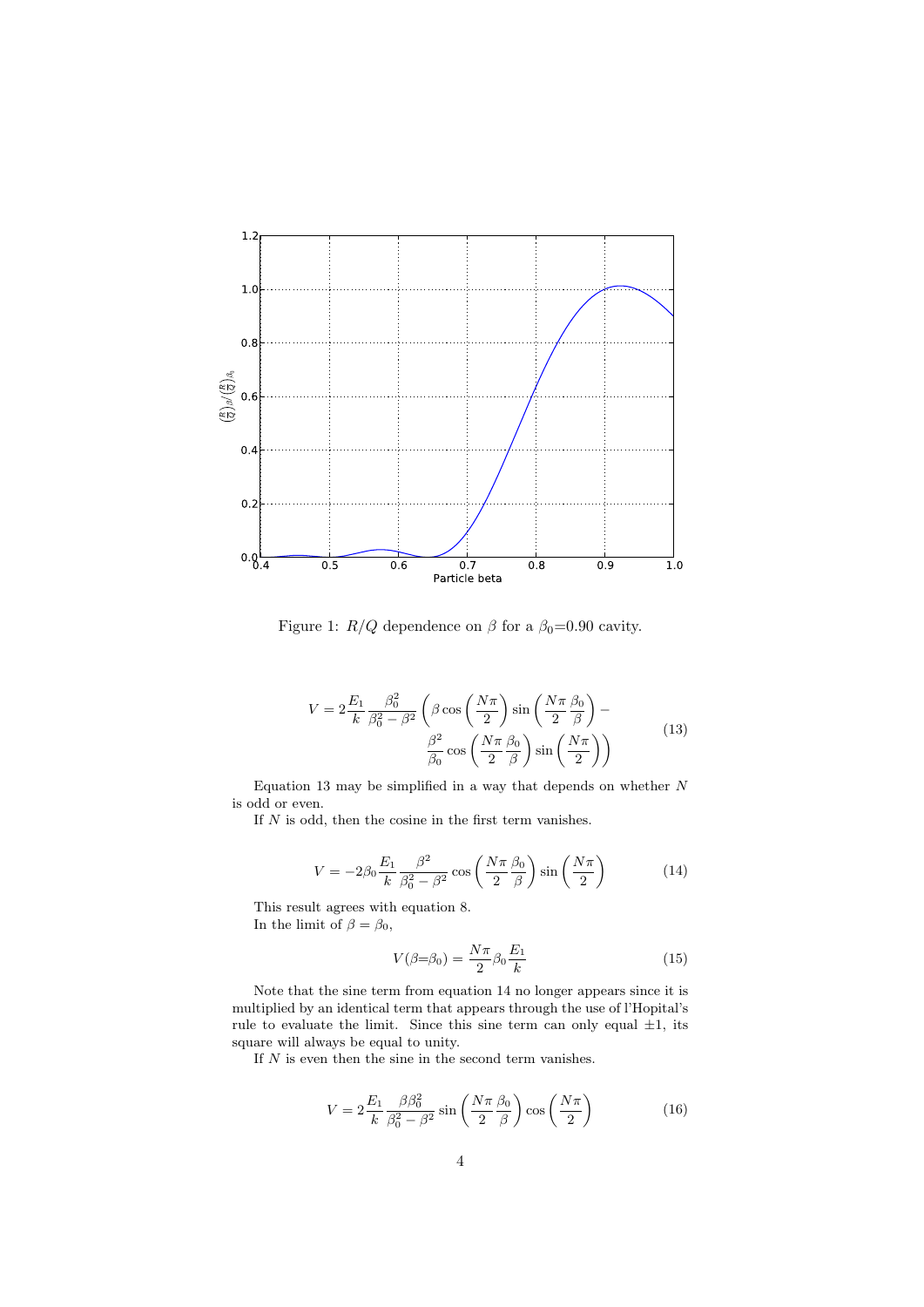In the limit of  $\beta = \beta_0$ , this goes to:

$$
V(\beta = \beta_0) = \frac{N\pi}{2} \beta_0 \frac{E_1}{k} \tag{17}
$$

Note that the cosine term from equation 16 no longer appears in equation 17 since it is forced to unity in the same way as the sine term from equation 14 when evaluating equation 15.

Note that equations 15 and 17 are identical as required. Also reassuring is the linear dependence on the number of cells, *N*.

The velocity bandwidth for both odd & even *N* is then:

$$
\frac{N}{N+2} < \frac{\beta}{\beta_0} < \frac{N}{N-2} \tag{18}
$$

The reduction of the velocity acceptance of the cavity with increasing *N* can be seen from equation 18.

### 8 Multiple spatial harmonics

In many cases, it is not sufficient to model the *z* variation of the accelerating field as a single spatial mode, and so this result should be generalised to the case of a summation of multiple modes. Equation 2 is altered as follows.

$$
V = \sum_{n=1}^{\infty} E_n \int_{-\frac{L}{2}}^{\frac{L}{2}} \cos\left(\frac{n\omega}{\beta_0 c}z\right) \cos\left(\frac{\omega}{\beta c}z\right) dz \tag{19}
$$

Much of the analysis proceeds as for equation 2, but with additional factors of *n* and  $n^2$  appearing after the second integration, and with the result appearing inside the summation over *n*.

Equation 5 becomes,

$$
V = \sum_{n=1}^{\infty} 2 \frac{E_n}{k} \frac{\beta_0^2}{\beta_0^2 - n^2 \beta^2} \left( \beta \cos \left( \frac{n\omega}{\beta_0 c} \frac{L}{2} \right) \sin \left( \frac{\omega}{\beta c} \frac{L}{2} \right) - \frac{n\beta^2}{\beta_0} \cos \left( \frac{\omega}{\beta c} \frac{L}{2} \right) \sin \left( \frac{n\omega}{\beta_0 c} \frac{L}{2} \right) \right)
$$
(20)

Performing the substitution given by equation 6 leads to,

$$
V = \sum_{n=1}^{\infty} 2 \frac{E_n}{k} \frac{\beta_0^2}{\beta_0^2 - n^2 \beta^2} \left( \beta \cos \left( \frac{5n\pi}{2} \right) \sin \left( \frac{5\pi}{2} \frac{\beta_0}{\beta} \right) - \frac{n\beta^2}{\beta_0} \cos \left( \frac{5\pi}{2} \frac{\beta_0}{\beta} \right) \sin \left( \frac{5n\pi}{2} \right) \right)
$$
(21)

#### 8.1 Fourier approximation to a square wave

To more closely model the spatial distribution of the accelerating field within, for example, a spoke cavity, a square wave is a closer approximation than a pure sinusoid, and so the following will examine the implications on the coupling of adding in an additional harmonic:

- $E_1 = 1.125E_1$
- $E_3 = 1.125E_1/9$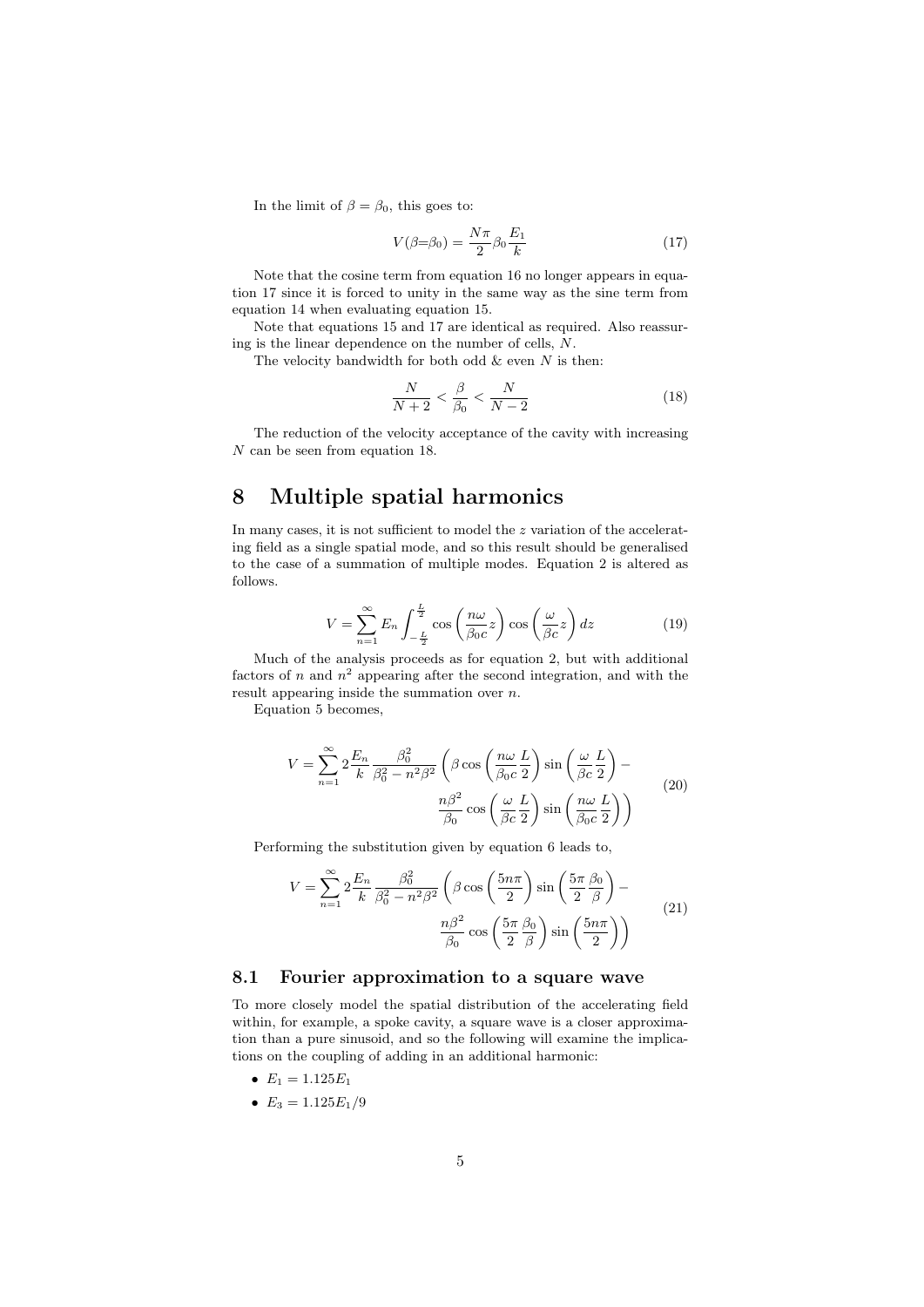

Figure 2: Voltage profile calculated from the given *E*<sup>1</sup> and *E*3.

Where the factor of 1.125 scales to achieve the correct scaling of the maximum field in the cavity. All other harmonics remain at zero amplitude. This profile is shown in figure 2.

$$
V = 2.25 \frac{E_1}{k} \frac{\beta_0^2}{\beta_0^2 - \beta^2} \left( \beta \cos \left( \frac{5\pi}{2} \right) \sin \left( \frac{5\pi}{2} \frac{\beta_0}{\beta} \right) - \frac{\beta^2}{\beta_0} \cos \left( \frac{5\pi}{2} \frac{\beta_0}{\beta} \right) \sin \left( \frac{5\pi}{2} \right) \right) +
$$
  

$$
\frac{2.25}{9} \frac{E_1}{k} \frac{\beta_0^2}{\beta_0^2 - 9\beta^2} \left( \beta \cos \left( \frac{15\pi}{2} \right) \sin \left( \frac{5\pi}{2} \frac{\beta_0}{\beta} \right) - \frac{3\beta^2}{\beta_0} \cos \left( \frac{5\pi}{2} \frac{\beta_0}{\beta} \right) \sin \left( \frac{15\pi}{2} \right) \right)
$$
(22)

Simplifying,

$$
V = 2.25 \beta_0 \beta^2 \frac{E_1}{k} \cos \left(\frac{5\pi}{2} \frac{\beta_0}{\beta}\right) \left[\frac{1}{\beta_0^2 - \beta^2} - \frac{1}{3\left(\beta_0^2 - 9\beta^2\right)}\right]
$$
(23)

It may be observed that the second term in the bracket in equation 23 only adds a very small change to the final result, and it may be ignored.

Thus the field defined by *E*<sup>1</sup> and *E*<sup>3</sup> is almost identical to the field defined purely by *E*1. This is a consequence of the fact that the act of integrating the product of this field with the cosine term due to the beam's velocity has the effect of extracting the component of the field with the same frequency, i.e. *E*1.